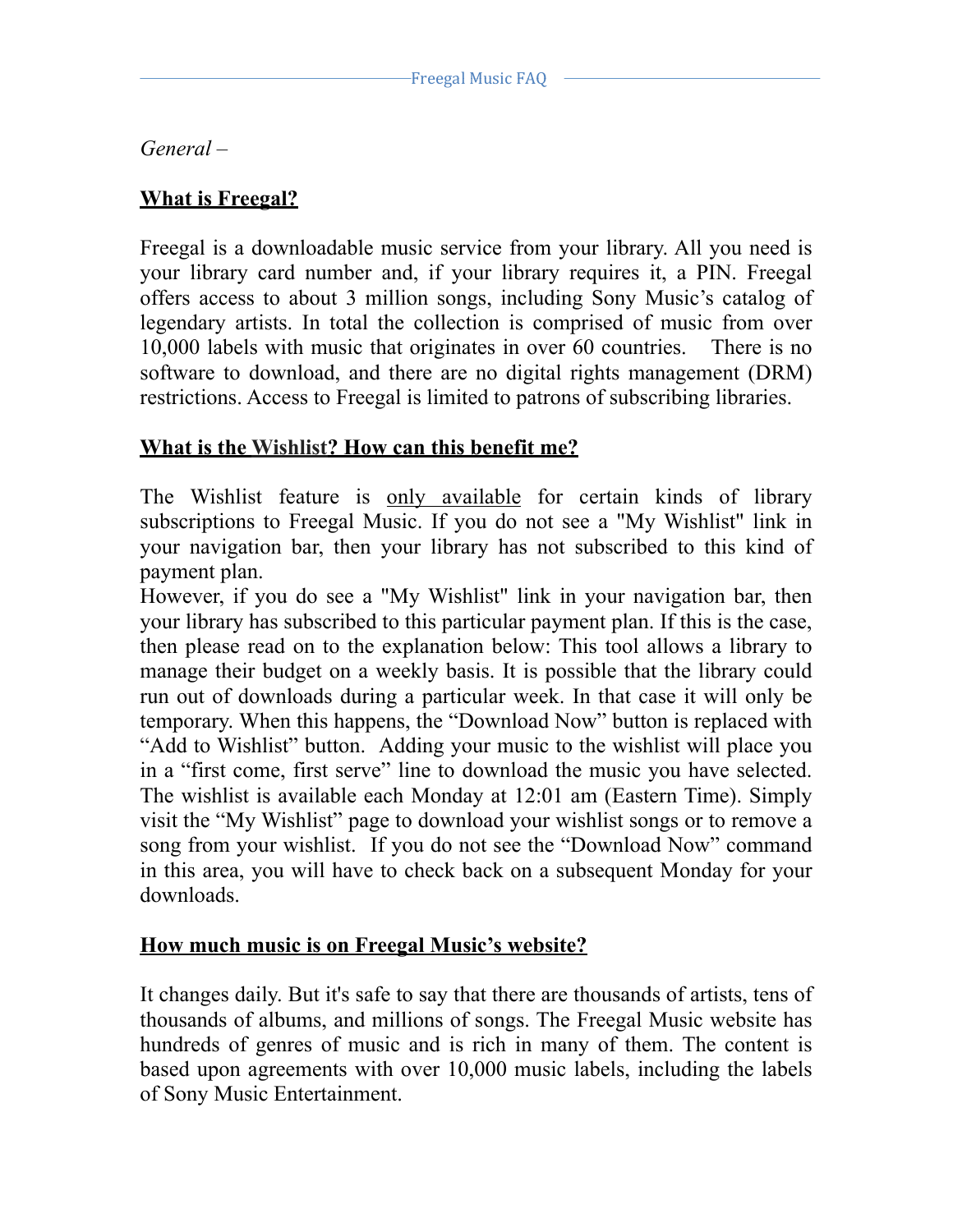# **How does Freegal Music work?**

A download usage counter is located in the upper right corner of freegalmusic.com displaying your weekly allotment. For instance, 1/3 means that you have a weekly limit of 3 downloads, and you have used 1 of those downloads. The download counter resets each week at Monday 12:01 AM (Eastern Time, USA).

The site is set up to browse or search for your favorite music or artist. You can use the navigation at the top of the page to browse by keyword, artist, or album; or you can simply use our advanced search page. Freegal Music also offers a collection of Top Download lists on the homepage where users can browse a variety of music selections.

## **Are the songs really free?**

Freegal Music and the music you download are free in the sense that most things in your library are free to you as a patron of the library. The service is underwritten by your local library.

## **Why are there limits on the amount of downloads I can make? What does "limit exceeded" mean?**

The limit is set so that a maximum number of patrons may have equal access to the songs in the Freegal Music Service. The "Limit Exceeded" appears when you have used all of their downloads for the week.

## **Who is Library Ideas LLC?**

Library Ideas is a privately held company based in Fairfax, Virginia that offers services and products to the educational markets. Besides Freegal Music, Library Ideas offers eBooks and an online language learning product.

### **Where did you get the name Freegal? (Rhymes with "legal")**

It's a word used by Library Ideas, the company who developed Freegal Music . It means "free and legal" music.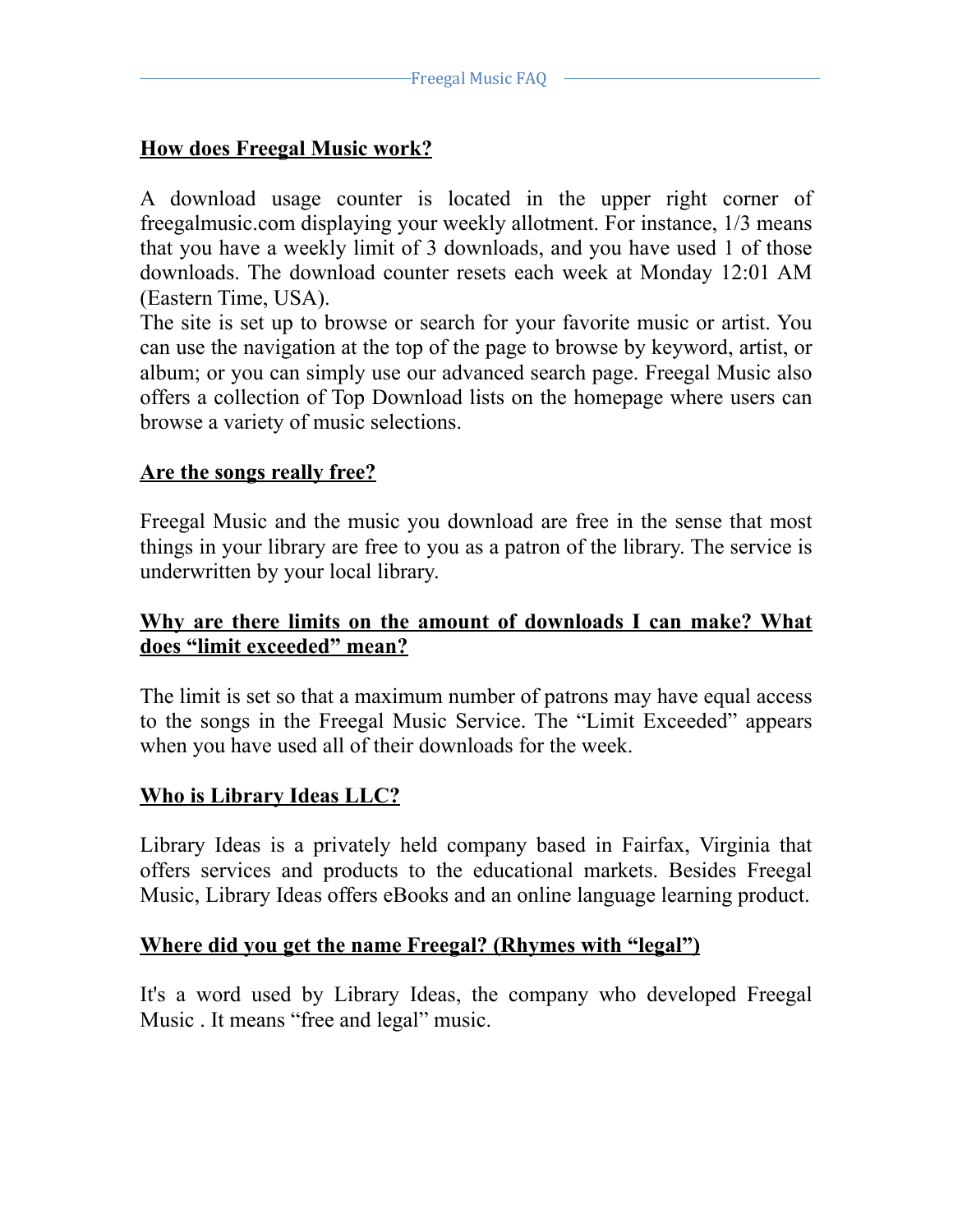### *Technical* –

## **How do I transfer songs via iTunes?**

Freegal Music has its own iOS Application which can be downloaded from the Apple iTunes App Store. Some users may still wish to download songs to their PC and sync to their mobile device, as they will have the advantage of having a copy of their music in their computer's memory.

Apple, the manufacturer of the iPhone and the iPad, has created their devices without the ability to download music directly, unless going through the iTunes Store or using an approved application. To get music on the iPhone, iPod Touch or iPad, we recommend the following procedure:

- · Download Freegal files to your computer desktop by doing the following:
	- 1. Press "Download Now"
	- 2. Press "Save".
	- 3. Direct download to desktop.
- · Next import the file into iTunes, and the following is the easiest way:

 Open iTunes then drag the file from the desktop to the open application. The next time you sync your device the Freegal file will be both on their "home base" computer and their mobile device.

#### **Freegal Mobile Apps are available!**

The Freegal Music Service has recently launched free mobile apps, and they are currently available in the Apple App Store and the Android Marketplace, a.k.a. Google Play.

### **How do I get the Freegal Mobile Application?**

If you have an Apple device (iPhone/iPad/iPod Touch), you will be able to download the Freegal App by doing a search for "Freegal Music" in the Apple iTunes App Store.

If you have an Android phone or tablet, you will be able to search for "Freegal Music" in the Google Play store. As of this writing, Amazon and Barnes & Noble have not made the apps available in their stores.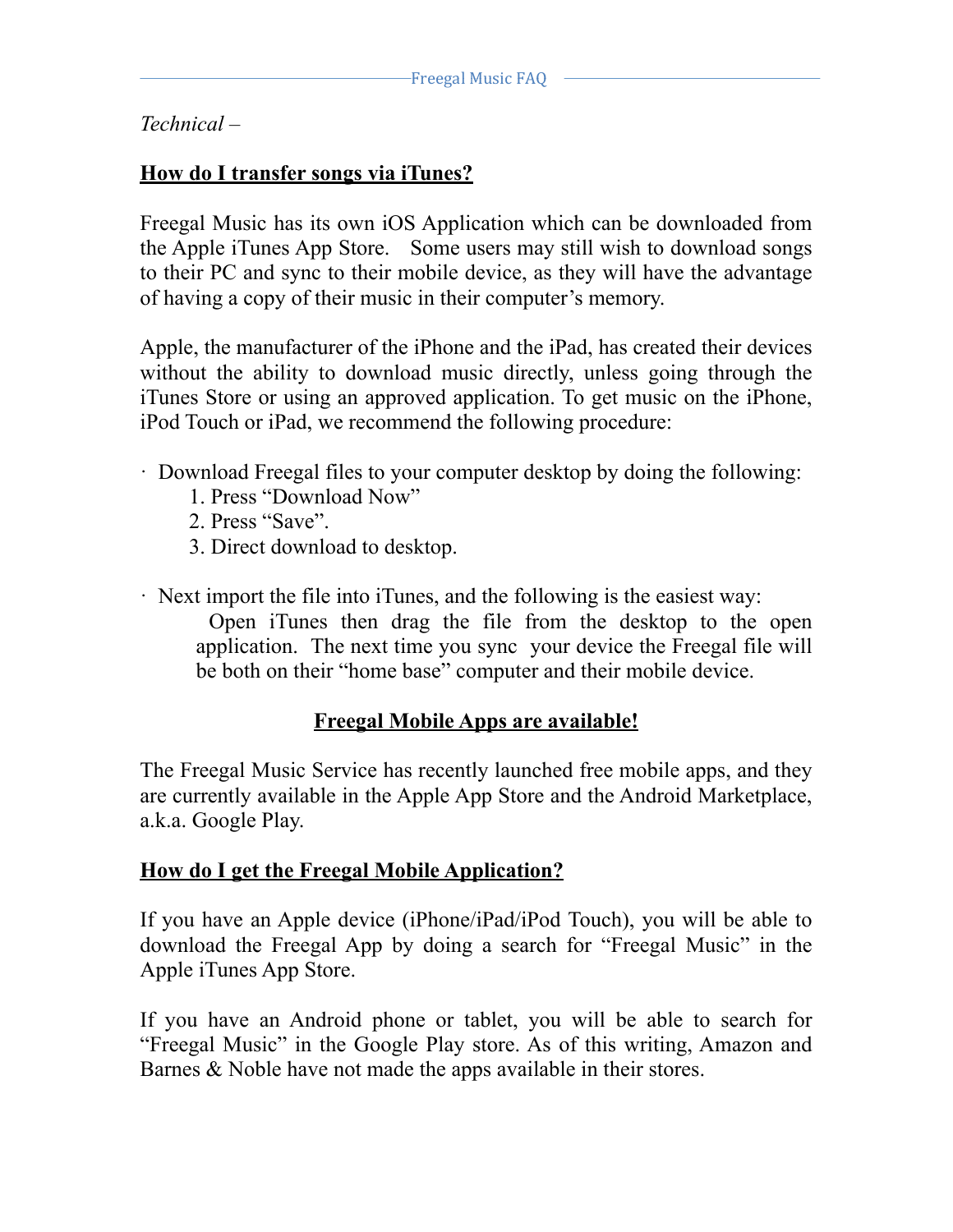# **What is the functionality of the Freegal App?**

The Freegal App is designed to find libraries that have the Freegal Music Service, to store your login information, to search and browse the Freegal Music collection of your library, and to download, store and play your Freegal MP3 files.

Currently, the Freegal Music App is not allowed to export files to iTunes or any other software.

As a Freegal Music user, you can download a song again for the purpose of having a copy in your iTunes and in the Freegal Music App. You can do that within 2 weeks of your original download by accessing your library's Freegal site via a computer, and accessing the "recent downloads" functionality on the navigation bar of the home page (HINT: you may need to log out of the Freegal Application to do this. You log out by going to "Settings" within the Freegal App, and then selecting "Logout").

# **How do I find my local library in the Freegal App?**

To use Freegal, you need to be a registered cardholder of a library that has contracted the Freegal service. Once you have downloaded the App, the first thing you will see upon opening the App is a search box for libraries. **In the United States**, you can enter your home zip code, and a list will appear of current subscribing libraries within a 60 mile radius. You can also enter in the name of your library or the city in which your library's main branch is located. **Outside of the United States** you can enter the name of the country you are searching (example: Australia), the name of the library you are looking for (example: Edmonton), or the city in which your library's main branch is located (example: Edmonton).

## **How do I login to the Freegal Music App?**

Right after you select the library you have a card with, the login screen will appear. This screen requests your valid library card number. Some library's also request a PIN. Once you are validated, you will be in the Freegal App's main area where you can browse, search and download music. If you have problems logging in, please contact your local library.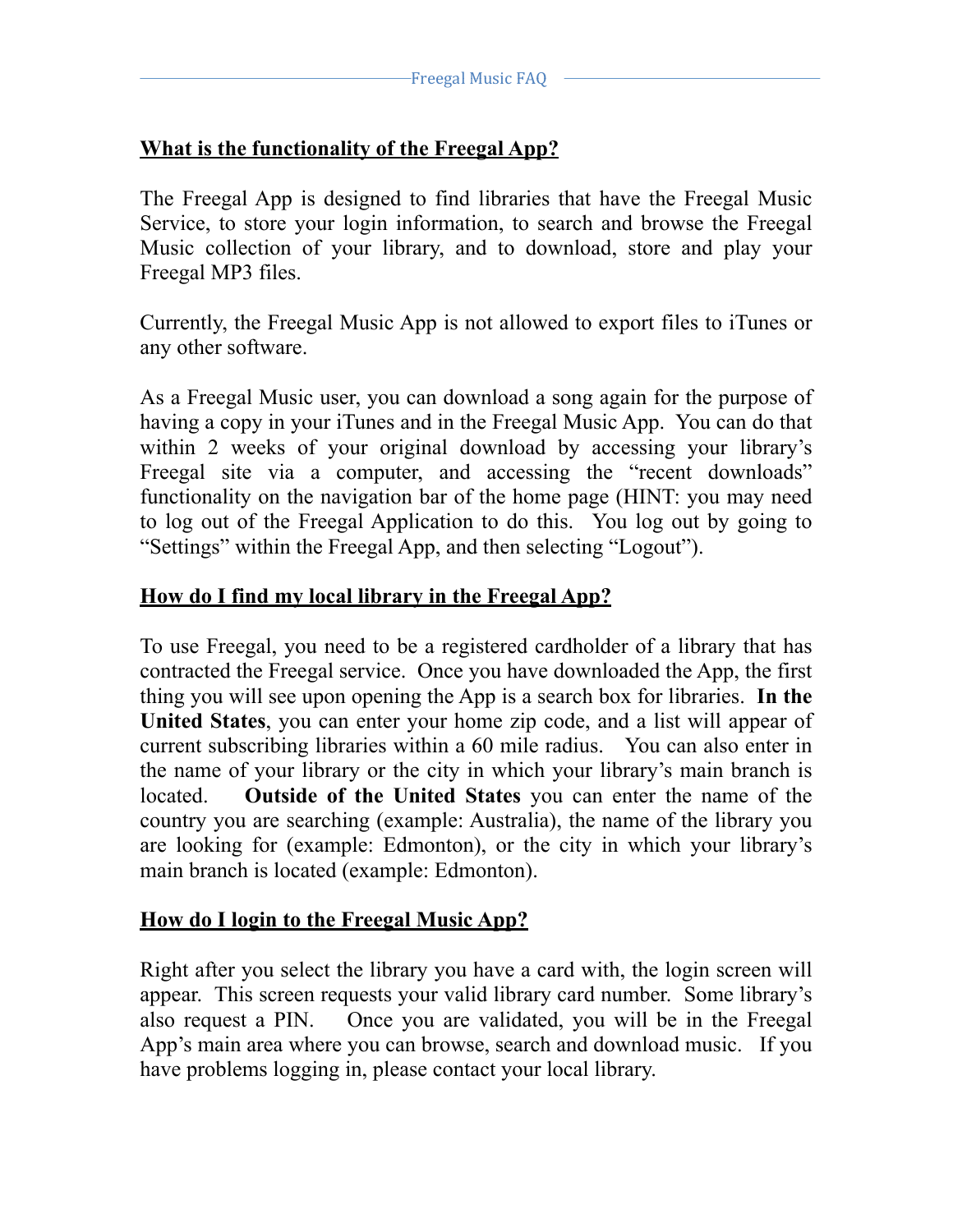## **Can you take me through the main areas of the Freegal App?**

**Home Screen:** This screen shows certain featured graphics, and allows quick browsing of the TOP 10 recent downloads by your fellow library patrons, and the TOP 10 recent downloads of all the Freegal users in the country in which you reside. The upper right corner has your weekly download allocation, and the number that you have used in the current week. The search icon is in the upper right side as well. The right facing blue arrow is to play a song clip, and the downward pointing arrow is to download music. The bottom of the home page has the major functionality buttons described below:

- **My Music:** "My Music" is where all your songs are stored. Once you use the big downward facing arrow to download a song, this is where it goes.
- **Playlist:** This is where you can create shortcuts to your favorite music. Most people will use this after they have downloaded a lot of songs. This way they can separate their classical music from their workout music, etc. You can create multiple playlists to organize your music. Once you create a playlist, you will have the music both in "My Music" and in the Playlist area.
- **Browse:** In this area, you will be able to quickly browse the most popular Artists, Songs and Genres in a navigation bar at the top of the screen in the Browse area.
- **Settings:** This is where you can, if you wish, log out of the Freegal Music Application. One of the great things about the App is you don't have to login each time! However if you are logging in from multiple devices you may wish to logout.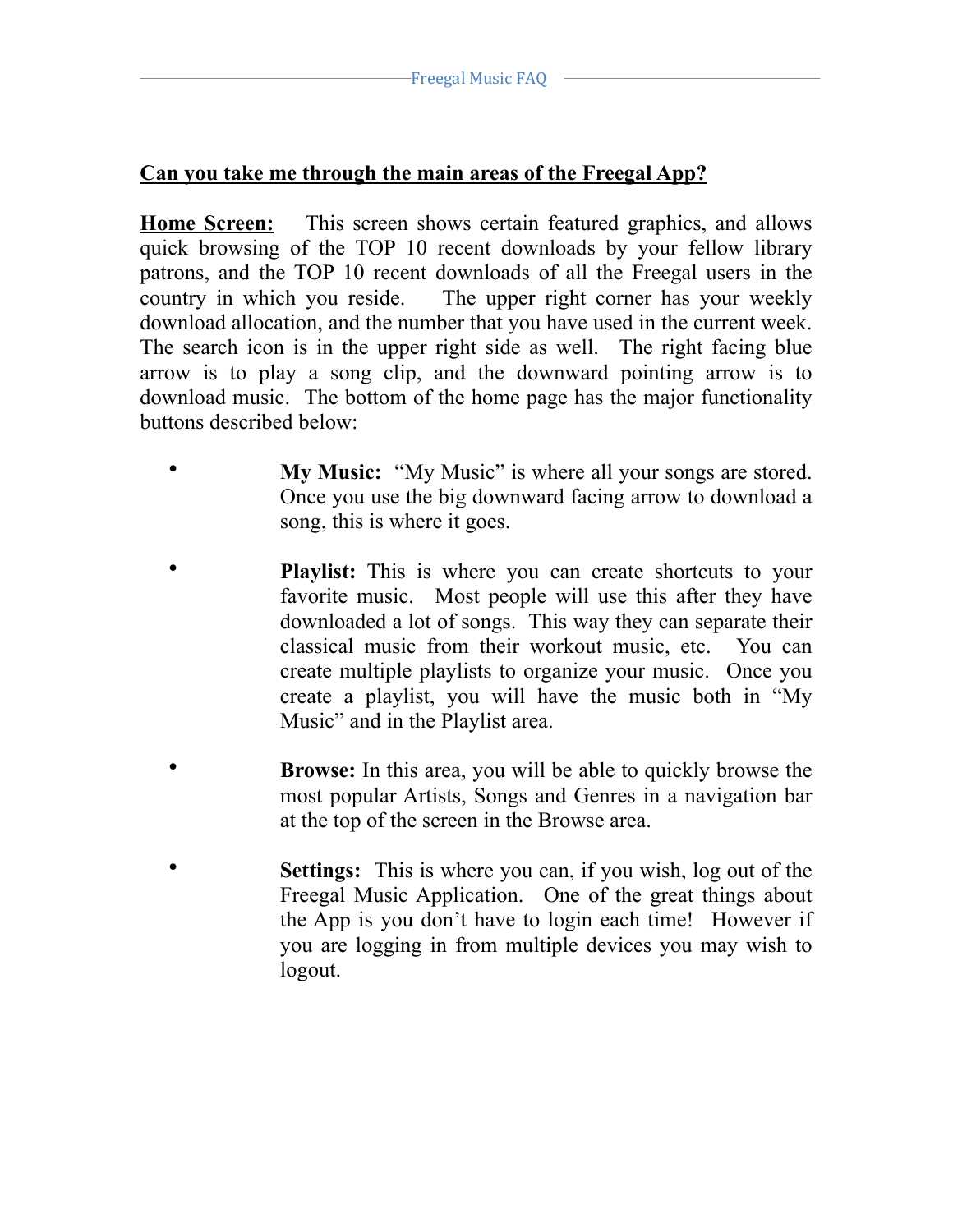## **How do I search for a song or artist via my computer?**

Freegal Music is set up to browse, or to search for your favorite artists or songs. You can use the navigation across the top of the page to browse by genre and news articles, or use our quick search tool on the home page. Searching by keyword at the top of the website allows you to search by artist name or song title. Expanded search options are under advanced search.

## **How do I download a song on my computer?**

When you've found a song you want, click on the "Download Now" link next to your chosen song. At the prompt, select Save and choose where you want to save the song. If you're not presented with a prompt, try rightclicking the link and choosing the option to save the link (i.e. Save Target As, Save Link As, or Download Linked File, etc.). This will let you choose where to save your song.

*Note: Anytime you click on the "Download Now" link, even if you decide to cancel or play it, the download will count towards your weekly allotment. You may have started a download then changed your mind and canceled it. Once you click the "download now" button, it can't be reversed. It will count towards your download limit even if you cancel or choose "play" instead of "download." To avoid this, please use the song clips to ensure you are downloading a song you want in your music library. We cannot credit a download.*

### **Can I download a whole album?**

Downloads are on a per song basis and subject to the number of songs your library has chosen to allow each week. Therefore, you may download an album, but it would have to be done on a song by song basis.

### **What is the song clip?**

The song clip is a randomly chosen 30-second clip of a song, so you can decide whether or not you want to download it.